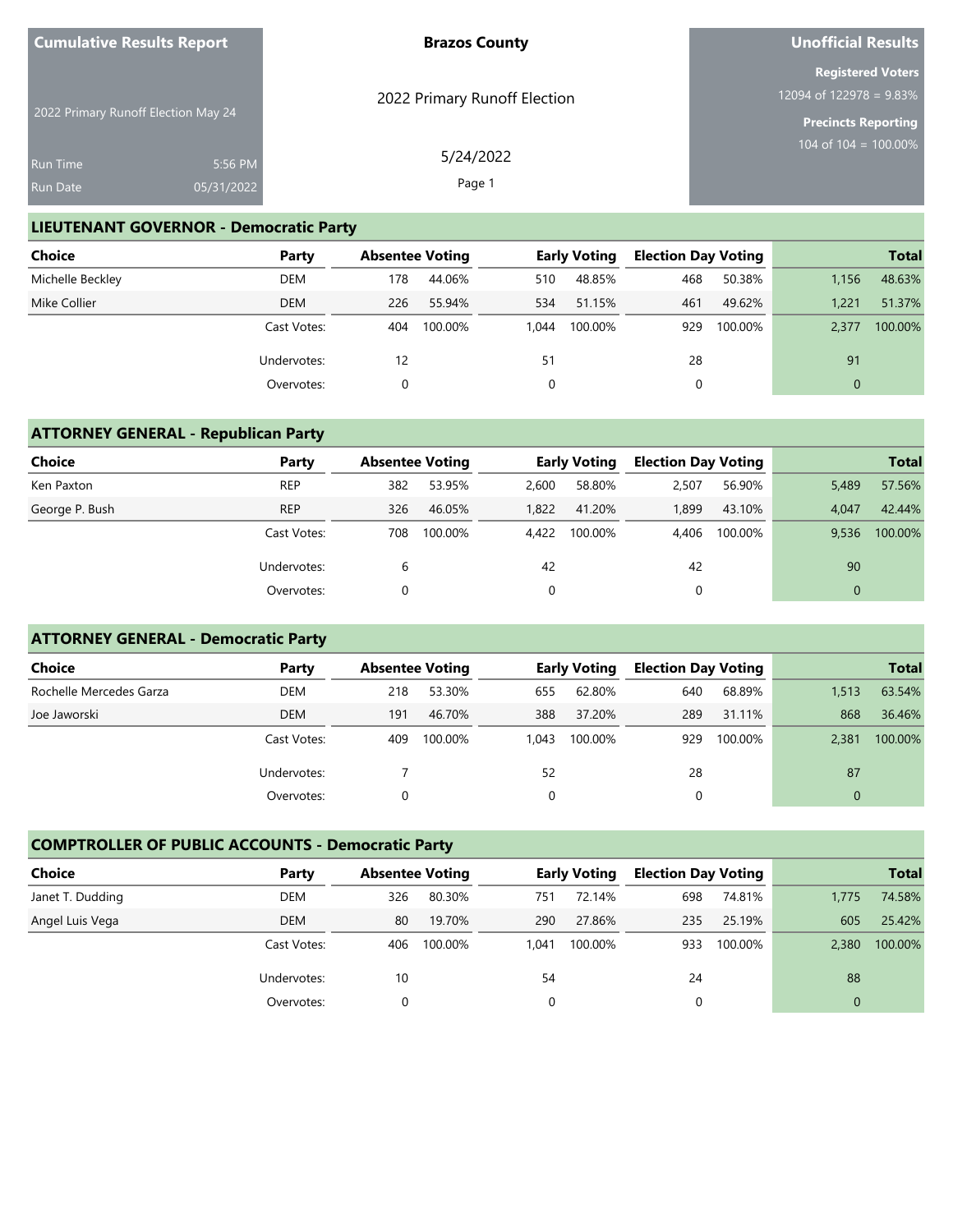| <b>Cumulative Results Report</b>    |                       | <b>Brazos County</b>         | <b>Unofficial Results</b>                                                            |
|-------------------------------------|-----------------------|------------------------------|--------------------------------------------------------------------------------------|
| 2022 Primary Runoff Election May 24 |                       | 2022 Primary Runoff Election | <b>Registered Voters</b><br>12094 of 122978 = $9.83\%$<br><b>Precincts Reporting</b> |
| <b>Run Time</b><br><b>Run Date</b>  | 5:56 PM<br>05/31/2022 | 5/24/2022<br>Page 2          | 104 of $104 = 100.00\%$                                                              |

#### **COMMISSIONER OF THE GENERAL LAND OFFICE - Republican Party**

| Choice          | Party       | <b>Absentee Voting</b> |         |       | <b>Early Voting</b> | <b>Election Day Voting</b> |         |          | <b>Total</b> |
|-----------------|-------------|------------------------|---------|-------|---------------------|----------------------------|---------|----------|--------------|
| Tim Westley     | <b>REP</b>  | 254                    | 39.32%  | 1,304 | 32.01%              | 1,463                      | 36.63%  | 3,021    | 34.67%       |
| Dawn Buckingham | <b>REP</b>  | 392                    | 60.68%  | 2.770 | 67.99%              | 2,531                      | 63.37%  | 5,693    | 65.33%       |
|                 | Cast Votes: | 646                    | 100.00% | 4.074 | 100.00%             | 3.994                      | 100.00% | 8.714    | 100.00%      |
|                 | Undervotes: | 68                     |         | 390   |                     | 454                        |         | 912      |              |
|                 | Overvotes:  |                        |         |       |                     | 0                          |         | $\Omega$ |              |

#### **COMMISSIONER OF THE GENERAL LAND OFFICE - Democratic Party**

| <b>Choice</b>        | Party       | <b>Absentee Voting</b> |         |       | <b>Early Voting</b> | <b>Election Day Voting</b> |         |          | <b>Total</b> |
|----------------------|-------------|------------------------|---------|-------|---------------------|----------------------------|---------|----------|--------------|
| Sandragrace Martinez | DEM         | 175                    | 43.42%  | 520   | 50.49%              | 477                        | 51.90%  | 1.172    | 49.83%       |
| Jay Kleberg          | <b>DEM</b>  | 228                    | 56.58%  | 510   | 49.51%              | 442                        | 48.10%  | 1.180    | 50.17%       |
|                      | Cast Votes: | 403                    | 100.00% | 1.030 | 100.00%             | 919                        | 100.00% | 2.352    | 100.00%      |
|                      | Undervotes: | 13                     |         | 65    |                     | 38                         |         | 116      |              |
|                      | Overvotes:  |                        |         | 0     |                     | 0                          |         | $\Omega$ |              |

#### **RAILROAD COMMISSIONER - Republican Party**

| <b>Choice</b>   | Party       | <b>Absentee Voting</b> |         |       | <b>Early Voting</b> | <b>Election Day Voting</b> |         |             | <b>Total</b> |
|-----------------|-------------|------------------------|---------|-------|---------------------|----------------------------|---------|-------------|--------------|
| Wayne Christian | <b>REP</b>  | 488                    | 73.60%  | 2.496 | 59.93%              | 2,316                      | 56.23%  | 5,300       | 59.24%       |
| Sarah Stogner   | <b>REP</b>  | 175                    | 26.40%  | 1.669 | 40.07%              | 1,803                      | 43.77%  | 3.647       | 40.76%       |
|                 | Cast Votes: | 663                    | 100.00% | 4.165 | 100.00%             | 4.119                      | 100.00% | 8.947       | 100.00%      |
|                 | Undervotes: | 51                     |         | 299   |                     | 329                        |         | 679         |              |
|                 | Overvotes:  |                        |         | 0     |                     | 0                          |         | $\mathbf 0$ |              |

#### **STATE REPRESENTATIVE, DISTRICT 12 - Republican Party**

| <b>Choice</b> | Party       | <b>Absentee Voting</b> |         |       | <b>Early Voting</b> | <b>Election Day Voting</b> |         |          | <b>Total</b> |
|---------------|-------------|------------------------|---------|-------|---------------------|----------------------------|---------|----------|--------------|
| Kyle Kacal    | <b>REP</b>  | 76                     | 76.77%  | 899   | 67.95%              | 732                        | 66.49%  | 1.707    | 67.66%       |
| Ben Bius      | <b>REP</b>  | 23                     | 23.23%  | 424   | 32.05%              | 369                        | 33.51%  | 816      | 32.34%       |
|               | Cast Votes: | 99                     | 100.00% | 1,323 | 100.00%             | 1.101                      | 100.00% | 2,523    | 100.00%      |
|               | Undervotes: |                        |         | 10    |                     | 11                         |         | 22       |              |
|               | Overvotes:  | 0                      |         |       |                     |                            |         | $\Omega$ |              |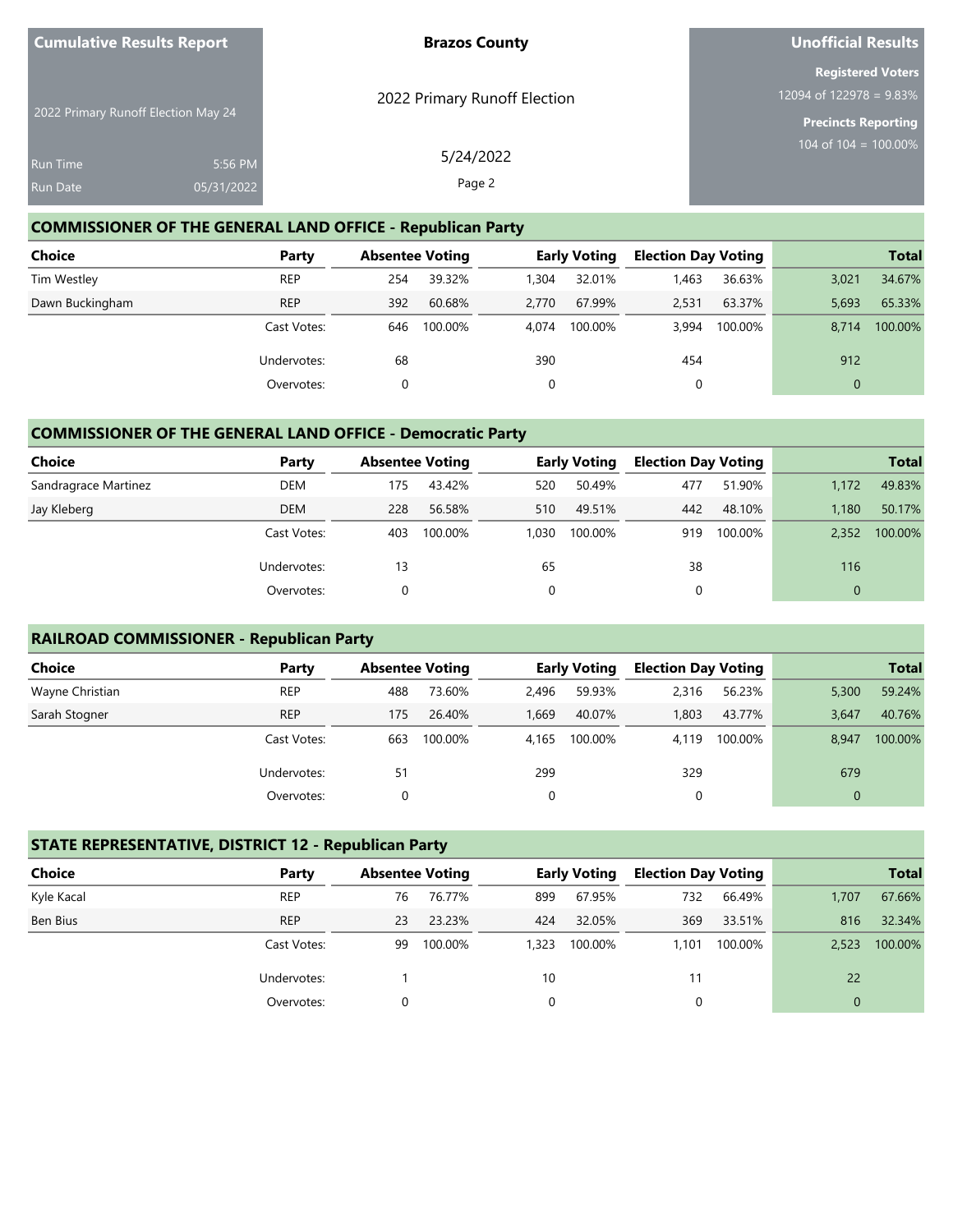| <b>Cumulative Results Report</b>    |            | <b>Brazos County</b>         | <b>Unofficial Results</b>                                           |
|-------------------------------------|------------|------------------------------|---------------------------------------------------------------------|
|                                     |            | 2022 Primary Runoff Election | <b>Registered Voters</b><br>$12094$ of $122\overline{978} = 9.83\%$ |
| 2022 Primary Runoff Election May 24 |            |                              | <b>Precincts Reporting</b>                                          |
| <b>Run Time</b>                     | 5:56 PM    | 5/24/2022                    | 104 of 104 = $100.00\%$                                             |
| <b>Run Date</b>                     | 05/31/2022 | Page 3                       |                                                                     |

#### **DISTRICT CLERK - Republican Party**

| Choice         | Party       | <b>Absentee Voting</b> |         |       | <b>Early Voting</b> | <b>Election Day Voting</b> |         |          | <b>Total</b> |
|----------------|-------------|------------------------|---------|-------|---------------------|----------------------------|---------|----------|--------------|
| Gabriel Garcia | <b>REP</b>  | 341                    | 49.35%  | 2.616 | 60.14%              | 2.435                      | 56.77%  | 5,392    | 57.79%       |
| Margaret Meece | <b>REP</b>  | 350                    | 50.65%  | 1.734 | 39.86%              | 1.854                      | 43.23%  | 3,938    | 42.21%       |
|                | Cast Votes: | 691                    | 100.00% | 4.350 | 100.00%             | 4.289                      | 100.00% | 9.330    | 100.00%      |
|                | Undervotes: | 23                     |         | 112   |                     | 159                        |         | 294      |              |
|                | Overvotes:  | 0                      |         |       |                     |                            |         | $\Omega$ |              |

### **COUNTY COMMISSIONER, PRECINCT 2 - Republican Party**

| <b>Choice</b>  | Party       | <b>Absentee Voting</b> |         |       | <b>Early Voting</b> | <b>Election Day Voting</b> |         |              | <b>Total</b> |
|----------------|-------------|------------------------|---------|-------|---------------------|----------------------------|---------|--------------|--------------|
| Russ Ford      | <b>REP</b>  | 149                    | 52.28%  | 964   | 48.06%              | 819                        | 46.17%  | 1.932        | 47.53%       |
| Chuck Konderla | <b>REP</b>  | 136                    | 47.72%  | 1.042 | 51.94%              | 955                        | 53.83%  | 2.133        | 52.47%       |
|                | Cast Votes: | 285                    | 100.00% | 2.006 | 100.00%             | 1.774                      | 100.00% | 4.065        | 100.00%      |
|                | Undervotes: | 8                      |         | 36    |                     | 41                         |         | 85           |              |
|                | Overvotes:  |                        |         | 0     |                     | 0                          |         | $\mathbf{0}$ |              |

#### **COUNTY COMMISSIONER, PRECINCT 4 - Democratic Party**

| <b>Choice</b>         | Party       | <b>Absentee Voting</b> |         |     | <b>Early Voting</b> | <b>Election Day Voting</b> |         |          | <b>Total</b> |
|-----------------------|-------------|------------------------|---------|-----|---------------------|----------------------------|---------|----------|--------------|
| Prentiss E Madison Sr | DEM         | 74                     | 57.81%  | 340 | 53.38%              | 144                        | 40.56%  | 558      | 49.82%       |
| Wanda J Watson        | <b>DEM</b>  | 54                     | 42.19%  | 297 | 46.62%              | 211                        | 59.44%  | 562      | 50.18%       |
|                       | Cast Votes: | 128                    | 100.00% | 637 | 100.00%             | 355                        | 100.00% | 1.120    | 100.00%      |
|                       | Undervotes: |                        |         | 10  |                     | 9                          |         | 19       |              |
|                       | Overvotes:  |                        |         |     |                     | 0                          |         | $\Omega$ |              |

### **JUSTICE OF THE PEACE, PRECINCT 4 - Democratic Party**

| Choice         | Party       | <b>Absentee Voting</b> |         |          | <b>Early Voting</b> | <b>Election Day Voting</b> |         |          | <b>Total</b> |
|----------------|-------------|------------------------|---------|----------|---------------------|----------------------------|---------|----------|--------------|
| Darrell Booker | <b>DEM</b>  | 69                     | 54.33%  | 372      | 58.13%              | 143                        | 39.39%  | 584      | 51.68%       |
| Celina Vasquez | <b>DEM</b>  | 58                     | 45.67%  | 268      | 41.88%              | 220                        | 60.61%  | 546      | 48.32%       |
|                | Cast Votes: | 127                    | 100.00% | 640      | 100.00%             | 363                        | 100.00% | 1.130    | 100.00%      |
|                | Undervotes: |                        |         |          |                     |                            |         | 9        |              |
|                | Overvotes:  |                        |         | $\Omega$ |                     |                            |         | $\Omega$ |              |